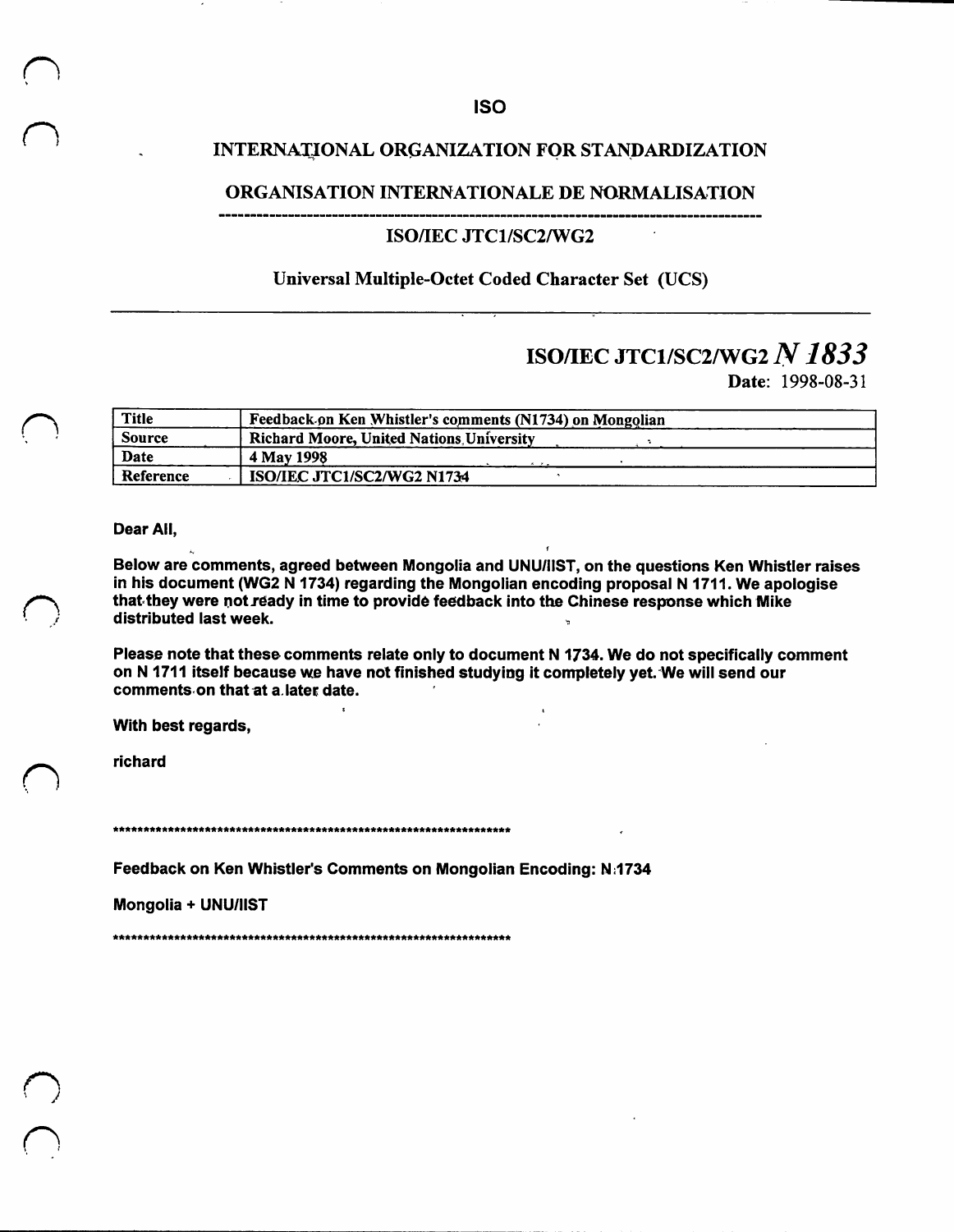#### **1. Mongolian Space**

**In Mongolian script, words are often written'with case endings separated'from the main stem of the word. Further, one stem may have several case endings following it, in which case each separate case** ending is written separated from the others. Thus, the form of a single "word" can be:

#### **stem caseA caseB caseC**

**where the spaces actuaily appear as white spaces when the word is printed or displayed on a computer screen.**

**Traditionally, this space separating case endings is called the Mongolian space, and it differs from the normal space mainly in that the letters immediately preceding the Mongolian space are final form variants whereas the letters'iirimediately following it are middle form variants, in addition, the Mongolian space is generally smaller than the normal space (typically one third of the size) and a line of text should not be broken at a Mongolian space.**

**Many arguments have been put forward relating to the necessity^ or otherwise of including Mongolian space as a separate character, oathe ode hand claiming that it is. fundamentally different from the existing character NBS (no-break-space) and on the other hand claiming exactly the opposite. However, we do not feel that any of these arguments is particularly convincing one way or the other.**

**We do tend to agree that much of the functionality of the Mongolian space is either already present in NBS, or could be specifically incorporated into a "Mongolian interpretation of NBS" as Ken Whistler seems to suggest.**

**However, we can envisage two scenarios in which'the NBS might be used in Mongolian which would distinguish it from the Mongolian space.**

**First, the Mongolian language contain^ a very large number of "composite words", where a series of words takemtogether represents atsingle concept, and the NBS could be used to logically "join" these composite words into a singie unit, for example for electronic analysis Or searching of** documents. In such a use, the space between the elements of a composite word would not only be a **normal sized space but it would also have a semantically different meaning from the space linking case endings.**

Second, the NBS could be used, e.g. in educational texts, as a separator to show how a word is **constructed from syllables or to show how a derivative word is constructed from its components. Admittediy this could also be done using the format control characters and the variant selectors, but these would be much less efficient in this case.**

**In view of these scenarios, which would be impoasibie if the Mongolian space were unified with the NBS, we recommend the retention of the Mongolian space as a separate entity from the NBS.**

### **2. Mongolian Combination Symbol**

We agree that this character should be retained. We do not care what it is called! We are happy for **it to be included in the General Punctuation block instead of in the Mongolian section.**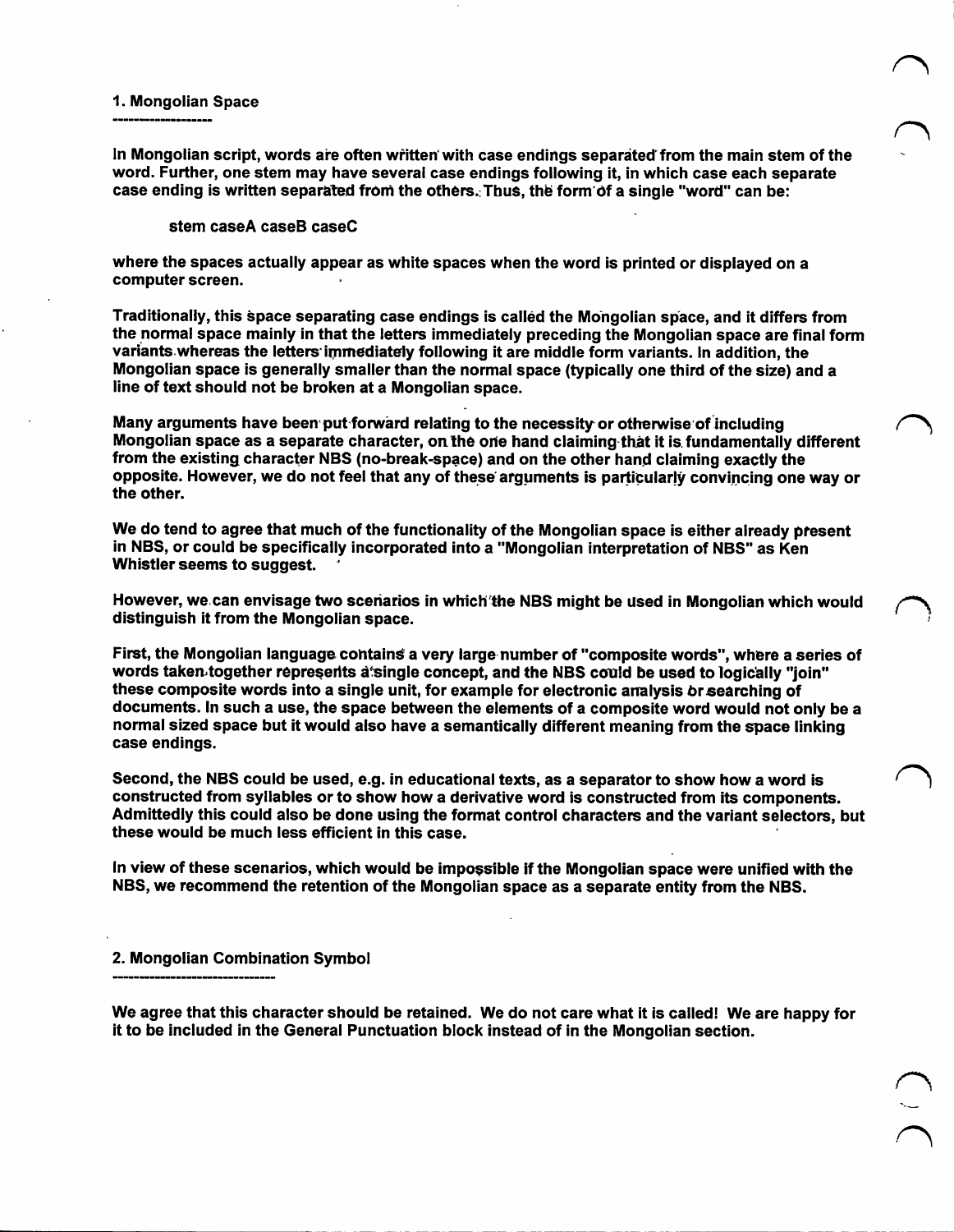#### 3. Mongolian Positional Format Control Characters

We accept that the different positional variant forms could be indicated using the existing zero-width joiner and non-joiner characters instead of using specific pbsitional form selectors as proposed in N1711 (and previous proposals).

However, the system based on the joiner and non-joiner requires not only more complicated input and output algorithms than that using the positional form selectors, but also on average significantly longer code strings to generate the equivalent sequence of actual characters. A comparison between the two coding schemes, based on Ken Whistler's table, is given in the following table supplied by Mongolia:

#### ^y\*\*\*\*\*\*\*\*\*\*\*\*\*\*\*\*\*\*\*\*\*\*\*\*\*\*\*\*\*\*\*\*\*\*\*\*\*\*\*\*\*\*\*\*\*

| <b>DISPLAY</b>                                     | <b>STORE</b>         | store (according N1711)                                    |
|----------------------------------------------------|----------------------|------------------------------------------------------------|
| $\overline{\mathsf{C}}$<br>$\overline{\mathsf{F}}$ | в<br>BJ<br>JВ<br>JBJ | <b>BISF</b><br><b>BINF</b><br><b>B FIF</b><br><b>B MEF</b> |

The same number of codes is used in two columns.

| $\_$ iO      | b J NJ B.     | <b>b</b> B ISF |
|--------------|---------------|----------------|
| $\_$ il $\_$ | <b>bJNJBJ</b> | <b>b</b> B INF |
| $\_$ iF $\_$ | bВ            | b B            |
| _iM          | bBJ           | <b>b B MEF</b> |

In Mongolian Script, there is no difference for 'i' between 'iO' and 'iF', but they have to insert J in the iO string to distinguish it from oO. Therefore the difference of numbers of codes, in the two proposals, is -3.

| $\_$ oO $\_$                         | b NJ B          | <b>b</b> ISF B ISF |
|--------------------------------------|-----------------|--------------------|
| $\overline{\phantom{a}}^{\text{ol}}$ | b NJ B J        | <b>b ISF B INF</b> |
| $\overline{\phantom{a}}$ oF          | <b>b</b> NJ J B | <b>b</b> ISF B     |
| _oM                                  | b NJ J B J      | <b>b ISF B MEF</b> |

The difference of numbers of codes is -1.

O<br>O

n

| $\_$ Of $\_$  | <b>BNJJb</b>  | <b>BISF b</b>  |
|---------------|---------------|----------------|
| $\_$ If $\_$  | B b           | B b            |
| - Ff          | <b>JBNJJb</b> | <b>BFIF b</b>  |
| $\mathsf{Mf}$ | JBb           | <b>B</b> MEF b |

There is also no difference for 'f' between 'Of' and 'If', so the difference of numbers of codes is -3.

| $\_$ 00 $\_$                                         | <b>BNJb</b>   | <b>BISF bISF</b>          |
|------------------------------------------------------|---------------|---------------------------|
| $\overline{\phantom{a}}$ lo $\overline{\phantom{a}}$ | <b>BJNJb</b>  | <b>B</b> b ISF            |
| $\mathsf{\_}$ Fo                                     | JBNJb         | <b>B</b> FIF <b>b</b> ISF |
| $\Box$ Mo                                            | <b>JBJNJb</b> | <b>B MEF b ISF</b>        |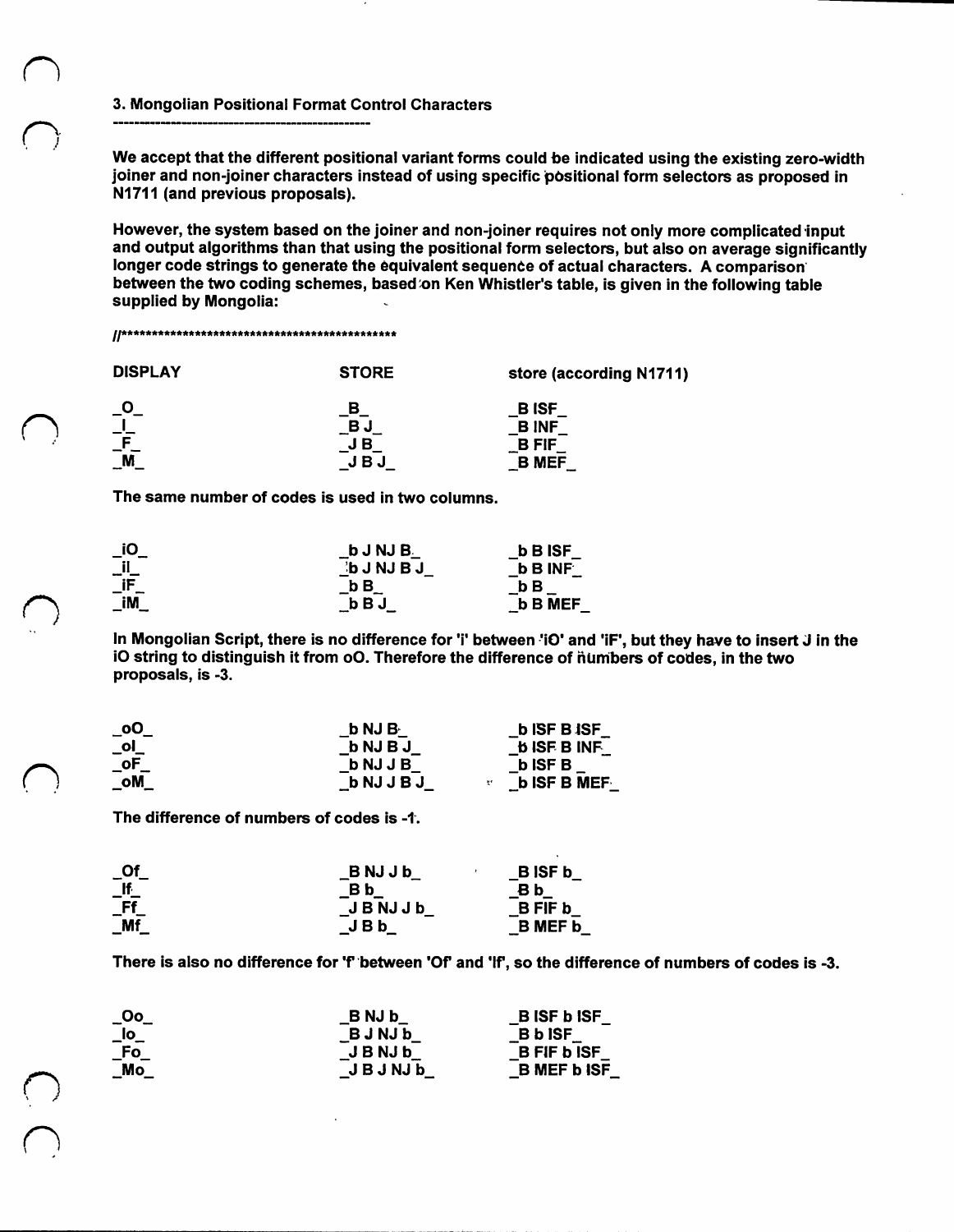**The difference of numbers is -1.**

| $\_$ iOf $\_$<br>_ilf_<br>_iFf_<br>_iMf_                                                                       | $\_b$ J NJ B NJ J b $\_$ $\_b$ B ISF b $\_$<br>_b B NJ J b_<br>_b B FIF b_<br>_b J NJ B ·b_ to B INF b_<br>$_bBBb$ $_bBBb$                                                                                                                    |  |
|----------------------------------------------------------------------------------------------------------------|-----------------------------------------------------------------------------------------------------------------------------------------------------------------------------------------------------------------------------------------------|--|
| The difference is -5.                                                                                          |                                                                                                                                                                                                                                               |  |
| $\_$ oOf $\_$<br>$\_$ olf $\_$<br>$\_$ oFf $\_$<br>$\_$ oMf $\_$                                               |                                                                                                                                                                                                                                               |  |
| The difference is -4.                                                                                          |                                                                                                                                                                                                                                               |  |
| $\_IOo$<br>$\_$ ilo $\_$<br>$\_$ iFo $\_$<br>_iMo                                                              |                                                                                                                                                                                                                                               |  |
| The difference is -3.                                                                                          |                                                                                                                                                                                                                                               |  |
| $\overline{\phantom{0}}$ 000 $\overline{\phantom{0}}$<br>$\_$ olo $\_$<br>$\_oFo$<br>$_{\circ}$ oMo $_{\circ}$ | _b NJ B NJ b___________b ISF B ISF b ISI<br>_b NJ B J NJ b___________b ISF B INF b ISI<br>_b NJ J B NJ b__________b ISF B FIF b ISI<br>$\overline{\phantom{a}}$ b NJ J B J NJ $\overline{\phantom{a}}$ $\overline{\phantom{a}}$ b ISF B b ISF |  |

**The difference is -1.**

**The total difference is ^ 17 codes in this part, for example.** ^**1**\*\*\*\*\*\*\*\*\*\*\*\*\*\*\*\*\*\*\*\*\*\*\*\*\*\*\*\*\*\*\*\*\*\*\*\*\*\*\*\*\*\*\*\*\*

**This latter point implies that documents would require significantly greater storage space and would take significantly longer to transmit electronically. This is ofparticular concern to Mongolia because the level of computing and comrbunications technology available to normal users is relatively low.**

In view of this, we would prefer to retain the positional format control characters despite the fact that **they provide functionality which can be mimicked by the joiner and non-Joiner because we feel that they provide this functionality in a much more efficient and logical way.**

**We would further suggest that, since it is likely that a number of Arabic speaking countries suffer the same lack of state-of-the-art technology as Mongolia, these positional format control characters would additionally offer a more efficient and logical alternative for coding variant forms in Arabic which could similarly benefit these countries.**

**With regards to the Positional Indicator Character (xxIC in document N1691):**

**In document N1691 (and various predecessors) this character, or ones like it, were included in the proposals as a suggested means ofgenerating positional forms (isolated. Initial, medial, final) of characters. But as we have pointed out a number of times, beginning with document N1497 which we submitted to and which was discussed at the Singapore WG2 meeting in January 1997, the use of his (and similar) character(s) in these proposals is logically flawed because strings containing it are ambiguous.**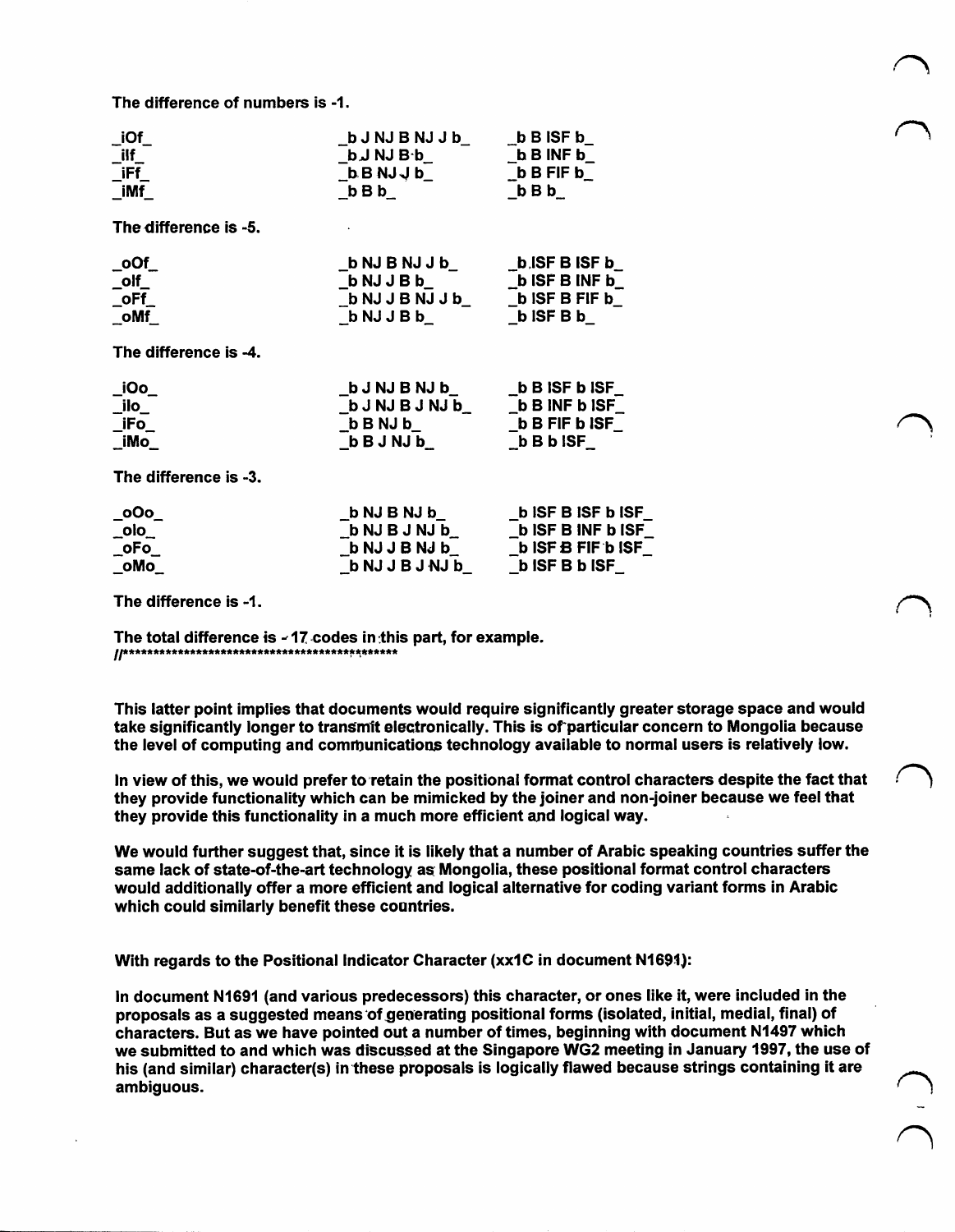More specifically, in N1691 it is stated that:

| (PIC)X      | means X is final form   |
|-------------|-------------------------|
| X(PIC)      | means X is initial form |
| (PIC)X(PIC) | means X is middle form  |

With this scheme, the string

AB(PIC)C(PIC)

has two possible interpretations:

1) B and C are both initial forms

2) C is middle form

and there is no way of distinguishing these alternatives.

This character thus appears to serve no useful purpose (its intended functionality now being provided correctly by the positional format control characters and/or by the joiner/non-joiner) and is logically unsound. We therefore repeat our recommendation that it should be removed.

4. Mongolian Free Variant Selector Characters

Since the maximum number of possible variants of any single positional form appears to be four, three free variant selectors are both necessary and sufficient.

We have no preference regarding whether they are considered as Mongolian "characters" or as something more general.

5. Mongolian Vowel Separator

The proposal to use the non-joiner in place of the proposed Mongolian vowel separator, as in the example some letters *+* ML.NA + NJ + ML.A + FVS2 does not work if the non-Joiner is also used to distinguish positional form: the above string would give the final form of ML.NA but the second variant \*\*isolated\*\* form of ML.A. (No, there isn't one! We assume that in this case you'd just get the default variant of the isolated form.)

However, the Mongolian Vowel Separator is in any case entirely redundant -- the separated final forms of the ML.A and ML.E characters are available in the characterset as variants, so the required string can be generated using only the positional format characters and the variant selectors (We guess this is what Ken meant, but he just got the details slightly mixed).

Actually, one could perhaps go further.

The letter preceding the separated vowel form is always final form or middle form, and this form is determined by the actual letter (i.e. it is not a matter of choice). So this could perhaps be incorporated into the rules for calculating the default form of a character: e.g. a letter defaults to final form if 1) it is followed by a separator or 2) it is followed by a separated vowel and is one of some particular set of letters (i.e. the ones which are final form not middle form before a separated final vowel) or....